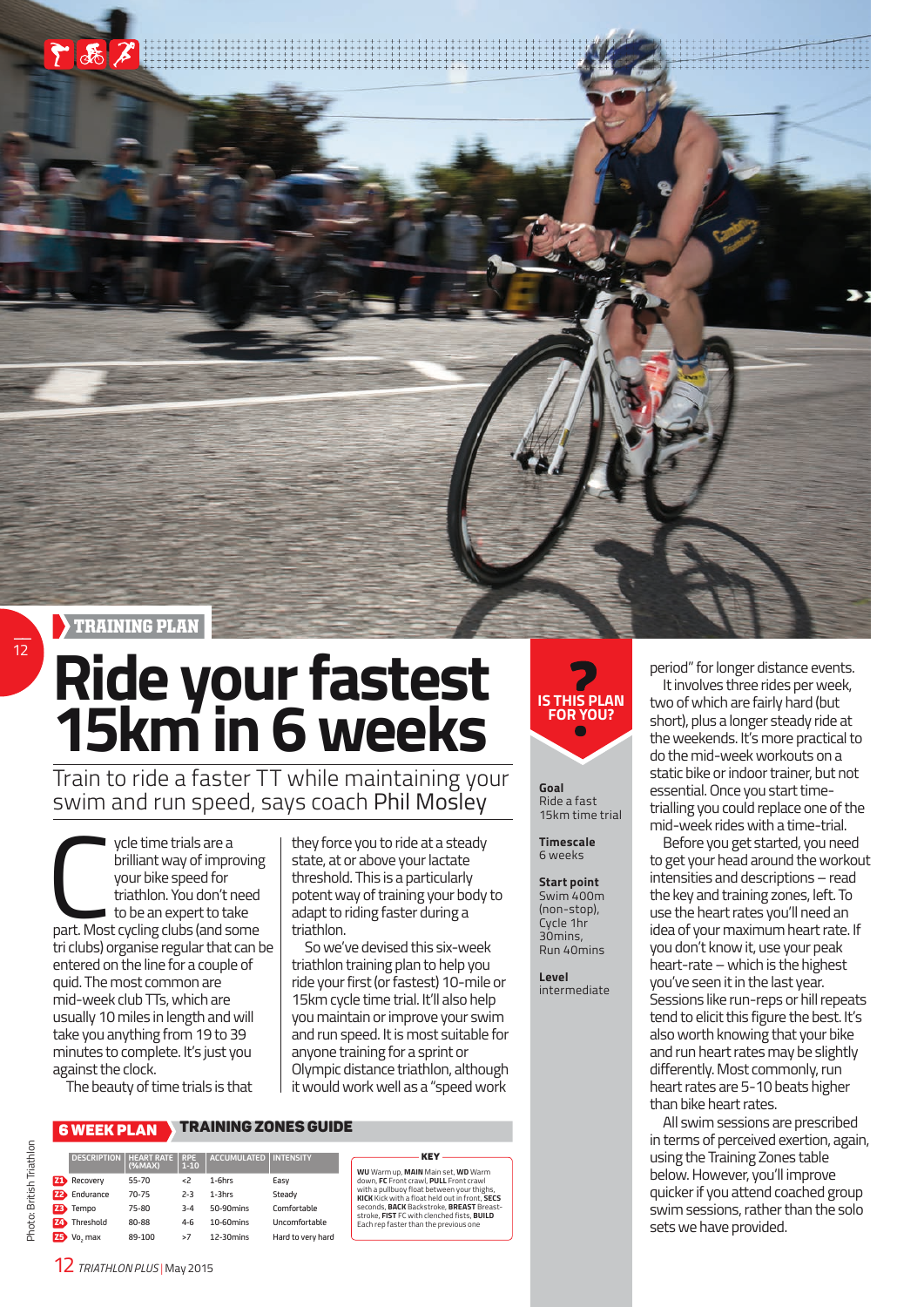

|              | <b>DAY</b>  |             | <b>ESSENTIAL WORKOUT</b>                                                                                                                                                                               |     | OPTIONAL WORKOUT                                                                               |
|--------------|-------------|-------------|--------------------------------------------------------------------------------------------------------------------------------------------------------------------------------------------------------|-----|------------------------------------------------------------------------------------------------|
|              | <b>Mon</b>  | <b>Bike</b> | WU 10mins Z2. 5mins as (15secs Z4, 45secs Z2)<br>MAIN 6x5mins in upper Z3/low Z4+30secs<br>rests WD 5mins in Z2                                                                                        |     | <b>RECOVERY</b>                                                                                |
|              | <b>Tue</b>  | Swim        | WU 200m FC, 50m KICK, 50m FIST, 100m PULL<br>MAIN 4x(100m PULL Z2 + 15secs rest, 4x50m FC Z5<br>+30 secs rest) WD 200m KICK as (25 Z2, 25 Z4), 50m<br>BACK, 50m FC, 50m BREAST, 50m FC                 | Run | 30mins all in Zone 2                                                                           |
|              | <b>Wed</b>  | <b>Bike</b> | WU 10mins Z2.5mins as (20secs Z3, 40secs Z2)<br>MAIN 3x10mins in upper Z3/low Z4+60secs<br>recoveries in Z1/Z2 WD 5mins in Z2                                                                          |     | <b>RECOVERY</b>                                                                                |
| <b>WEEK</b>  | <b>Thur</b> | Swim        | WU 300m as (25m KICK/50m FC), 300m mixed MAIN<br>4x100m FC BUILD +15secs, 100m FC Z1 +15secs,<br>200m PULL Z4 +45secs, 100m FC Z1 +15secs,<br>2x100m PULL Z4 +30secs WD 400m mixed                     | Run | WU 15mins in Z2 MAIN 12mins as (2mins run<br>in Z4, 1min easy walk) WD 5mins jog in Z2         |
|              | Fri         |             | <b>RECOVERY</b>                                                                                                                                                                                        |     | <b>RECOVERY</b>                                                                                |
|              | <b>Sat</b>  | <b>Bike</b> | WU 15mins in Z2 MAIN 1 hour tempo in Z3<br>WD 15mins in Z2                                                                                                                                             |     | <b>RECOVERY</b>                                                                                |
|              | <b>Sun</b>  | Run         | WU 15mins in Z2 MAIN 3x5mins in Z3 +60secs<br>rests WD 5mins in Z2                                                                                                                                     |     | <b>RECOVERY</b>                                                                                |
|              | <b>Mon</b>  |             | <b>RECOVERY</b>                                                                                                                                                                                        |     | <b>RECOVERY</b>                                                                                |
|              | <b>Tue</b>  | Swim        | WU 3x(50m FC/BREAST/FC/BACK) MAIN 8x50m as<br>(25m FC Z5, 25m FC Z1)+15secs rests, 200m PULL Z2,<br>4x100 as (25m FC Z2, 50m FC Z4, 25m FC Z2) +15secs<br>WD 4x50m KICK in Z4 +15secs rests, 200m PULL | Run | WU 15 mins in Z2 MAIN 12 mins as (4 mins run in<br>Z4, 2mins easy walk/jog) WD 5mins jog in Z2 |
| $\mathbf N$  | <b>Wed</b>  | <b>Bike</b> | WU 10mins Z2. 5mins as (15secs Z4, 45secs Z2)<br>MAIN 6,6,5,5,4,4mins all in upper Z3/low Z4<br>+30 secs rests WD 5 mins in Z2                                                                         |     | <b>RECOVERY</b>                                                                                |
| <b>WEEK</b>  | <b>Thur</b> | Swim        | WU 200m PULL, 100m FC, 200m PULL, 100m FC<br>MAIN 10x100m FC alternating (100m in Z5/100m in<br>Z2) +15 secs rests WD 100m BACK, 100m FC, 100m<br>BREAST, 100m FC                                      | Run | 30 mins in Zone 2                                                                              |
|              | Fri         | <b>Bike</b> | WU 10 mins Z2. 5 mins as (20 secs Z3, 40 secs Z2)<br>MAIN 2x15mins in upper Z3/low Z4+90secs recovery<br>in $Z1/Z2$ WD 5mins in $Z2$                                                                   |     | <b>RECOVERY</b>                                                                                |
|              | <b>Sat</b>  | <b>Bike</b> | All in Zone 2                                                                                                                                                                                          |     | <b>RECOVERY</b>                                                                                |
|              | <b>Sun</b>  | Run         | WU 15mins in Z2 MAIN 2x7mins in Z3 +45secs<br>rests <b>WD</b> 5mins in Z2                                                                                                                              |     | <b>RECOVERY</b>                                                                                |
|              | <b>Mon</b>  |             | <b>RECOVERY</b>                                                                                                                                                                                        |     | <b>RECOVERY</b>                                                                                |
|              | <b>Tue</b>  | Swim        | WU 2x(50m FC, 50m BACK, 50m BREAST, 50m PULL,<br>100m KICK) +15 secs rest MAIN 8x50m FC BUILD<br>+15 secs rests, 200 m PULL Z4 + 30 secs rest, 4x100 m<br>FC Z4 +30 secs rests WD 100m PULL, 100m FC   |     | <b>RECOVERY</b>                                                                                |
|              | <b>Wed</b>  | <b>Bike</b> | WU 10mins Z2. 5mins as (15secs Z4, 45secs Z2)<br>MAIN 4x5mins in upper Z3/low Z4 +30secs rests<br>WD 5mins in Z2                                                                                       |     | <b>RECOVERY</b>                                                                                |
| <b>WEEK3</b> | <b>Thur</b> | Swim        | WU 4x100m easy as (25m FC, 25m BACK, 50m<br>KICK)+10secs rests MAIN 8x50m FC as (25m Z2, 25m<br>Z5) +15secs, 100m BACK Z2, 4x100m FC Z4 +30secs<br>WD 100m FC, 100m BACK, 100m KICK, 100m FC           | Run | 30 mins in Zone 2                                                                              |
|              | Fri         |             | <b>RECOVERY</b>                                                                                                                                                                                        |     | <b>RECOVERY</b>                                                                                |
|              | <b>Sat</b>  | <b>Bike</b> | WU 8mins in Z2, 5mins as (20secs in Z4, 40secs in Z1),<br>2mins in Z2 MAIN 12, 8, 4mins all in mid Z4 (approx<br>10mile TT pace) +6mins recoveries in Z1 WD 5mins in<br>Z1                             |     | <b>RECOVERY</b>                                                                                |
|              | Sun         | Run         | Easy Z2 run, soft ground                                                                                                                                                                               |     | <b>RECOVERY</b>                                                                                |

干品产